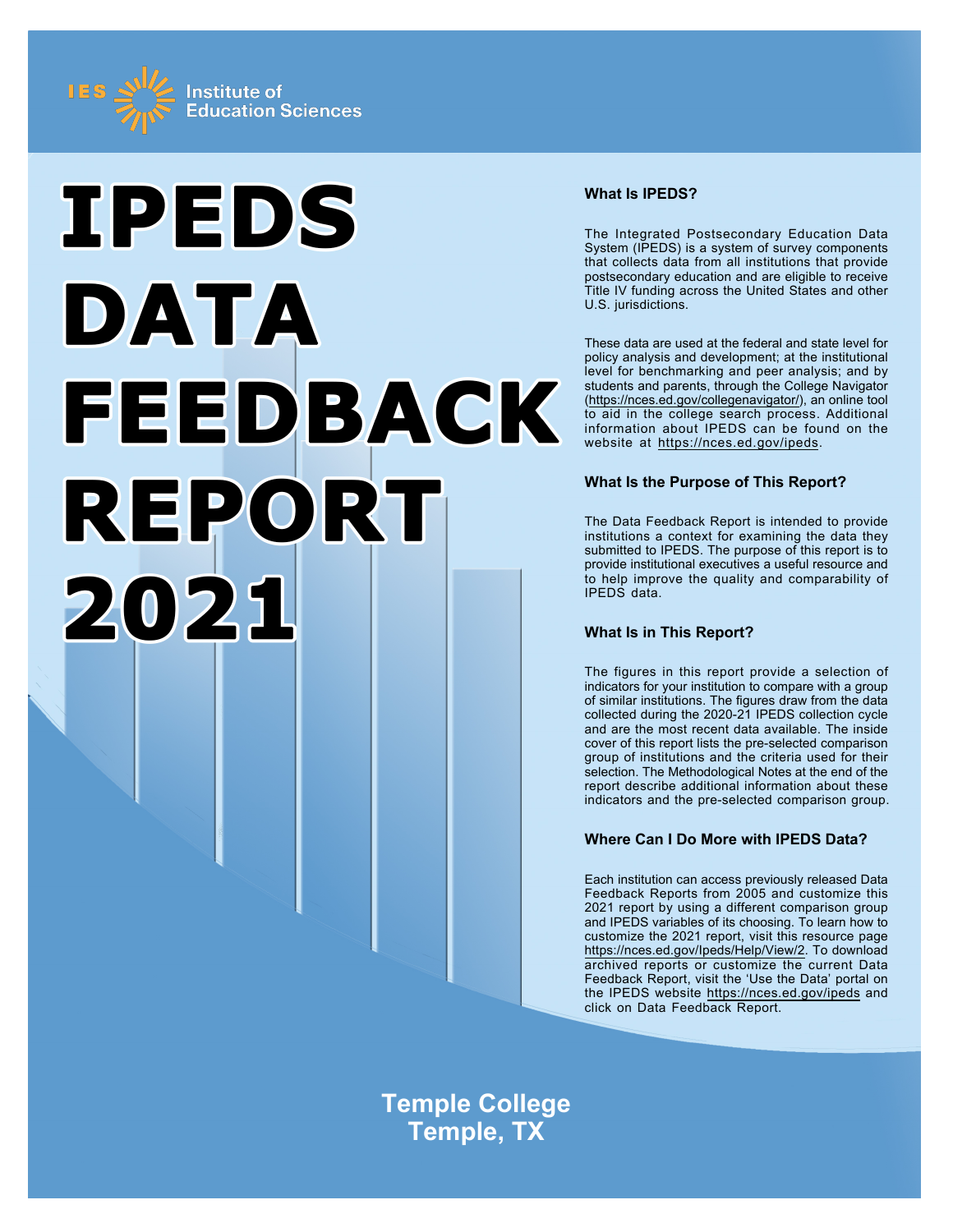# **COMPARISON GROUP**

Comparison group data are included to provide a context for interpreting your institution's indicators. If your institution did not define a custom comparison group for this report by July 15, 2021 NCES selected a comparison group for you. (In this case, the characteristics used to define the comparison group appears below.) The customized Data Feedback Report function available at<https://nces.ed.gov/ipeds/use-the-data/> can be used to reproduce the figures in this report using different peer groups.

The custom comparison group chosen by Temple College includes the following 11 institutions:

- Amarillo College (Amarillo, TX)
- Angelina College (Lufkin, TX)
- Brazosport College (Lake Jackson, TX)
- Del Mar College (Corpus Christi, TX)
- Hill College (Hillsboro, TX)
- Kilgore College (Kilgore, TX) McLennan Community College (Waco, TX)
- 
- Midland College (Midland, TX)
- Odessa College (Odessa, TX)
- Victoria College (Victoria, TX)
- Weatherford College (Weatherford, TX)

#### **The figures in this report have been organized and ordered into the following topic areas:**

| <b>Topic Area</b>                                    | <b>Figures</b>                        | Pages         |
|------------------------------------------------------|---------------------------------------|---------------|
| 1) Admissions (only for non-open-admissions schools) | [No charts applicable]                |               |
| 2) Student Enrollment                                | 1. $2.3$ and $4$                      | $3$ and $4$   |
| 3) Awards                                            | 5                                     | 4             |
| 4) Charges and Net Price                             | 6 and 7                               | 4             |
| 5) Student Financial Aid                             | 8 and 9                               | 5             |
| 6) Military Benefits*                                | [No charts applicable]                |               |
| 7) Retention and Graduation Rates                    | 10, 11, 12, 13, 14, 15, 16, 17 and 18 | 5, 6, 7 and 8 |
| 8) Finance                                           | 19 and 20                             | 9             |
| 9) Staff                                             | 21 and 22                             | 9 and 10      |
| 10) Libraries*                                       | 23 and 24                             | 10            |

\*These figures only appear in customized Data Feedback Reports (DFRs), which are available through Use the Data portal on the IPEDS website.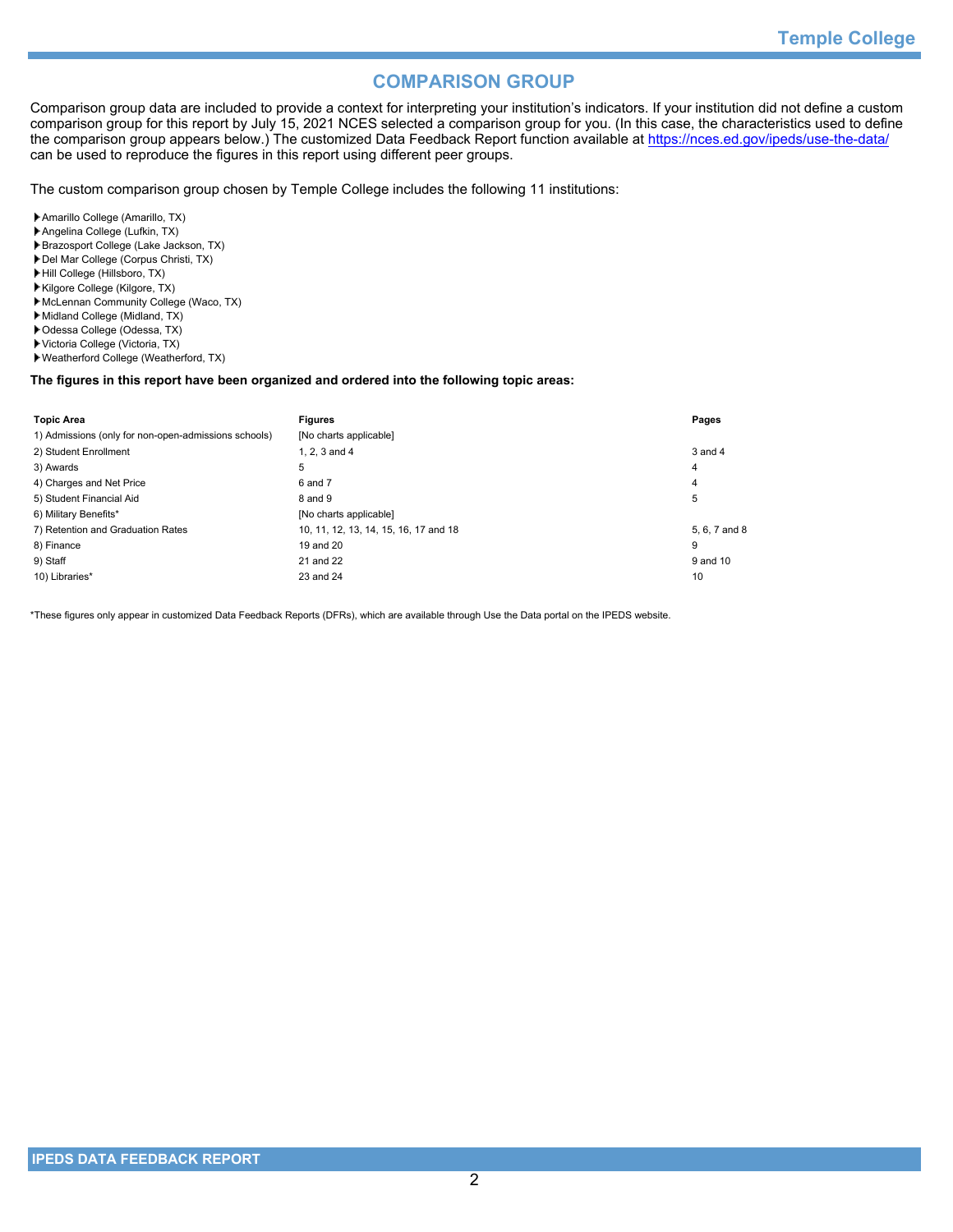



NOTE: For more information about disaggregation of data by race and ethnicity, see the Methodological Notes. Median values for the comparison group will not add to 100%. See 'Use of Median Values for Comparison Group' for how median values are determined. N is the number of institutions in the comparison group. SOURCE: U.S. Department of Education, National Center for Education Statistics, Integrated Postsecondary Education Data System (IPEDS): Spring 2021, Fall Enrollment component.

#### **Figure 2. 12-month FTE enrollment, total unduplicated headcount, full- and part-time undergraduate headcount (2019-20) and total fall enrollment, full-time and part-time undergraduate fall enrollment (Fall 2020)**

## **Figure 3. Percent of students enrolled in distance education courses, by amount of distance education: Fall 2020**



NOTE: For details on calculating full-time equivalent (FTE) enrollment, see Calculating FTE in the Methodological Notes. Total headcount, FTE, and full- and part-time fall enrollment include both undergraduate and postbaccalaureate students, when applicable. N is the number of institutions in the comparison group.

SOURCE: U.S. Department of Education, National Center for Education Statistics, Integrated Postsecondary Education Data System (IPEDS): Fall 2020, 12-month Enrollment component and Spring 2021, Fall Enrollment component.



NOTE: N is the number of institutions in the comparison group.

SOURCE: U.S. Department of Education, National Center for Education Statistics, Integrated Postsecondary Education Data System (IPEDS): Spring 2021, Fall Enrollment component.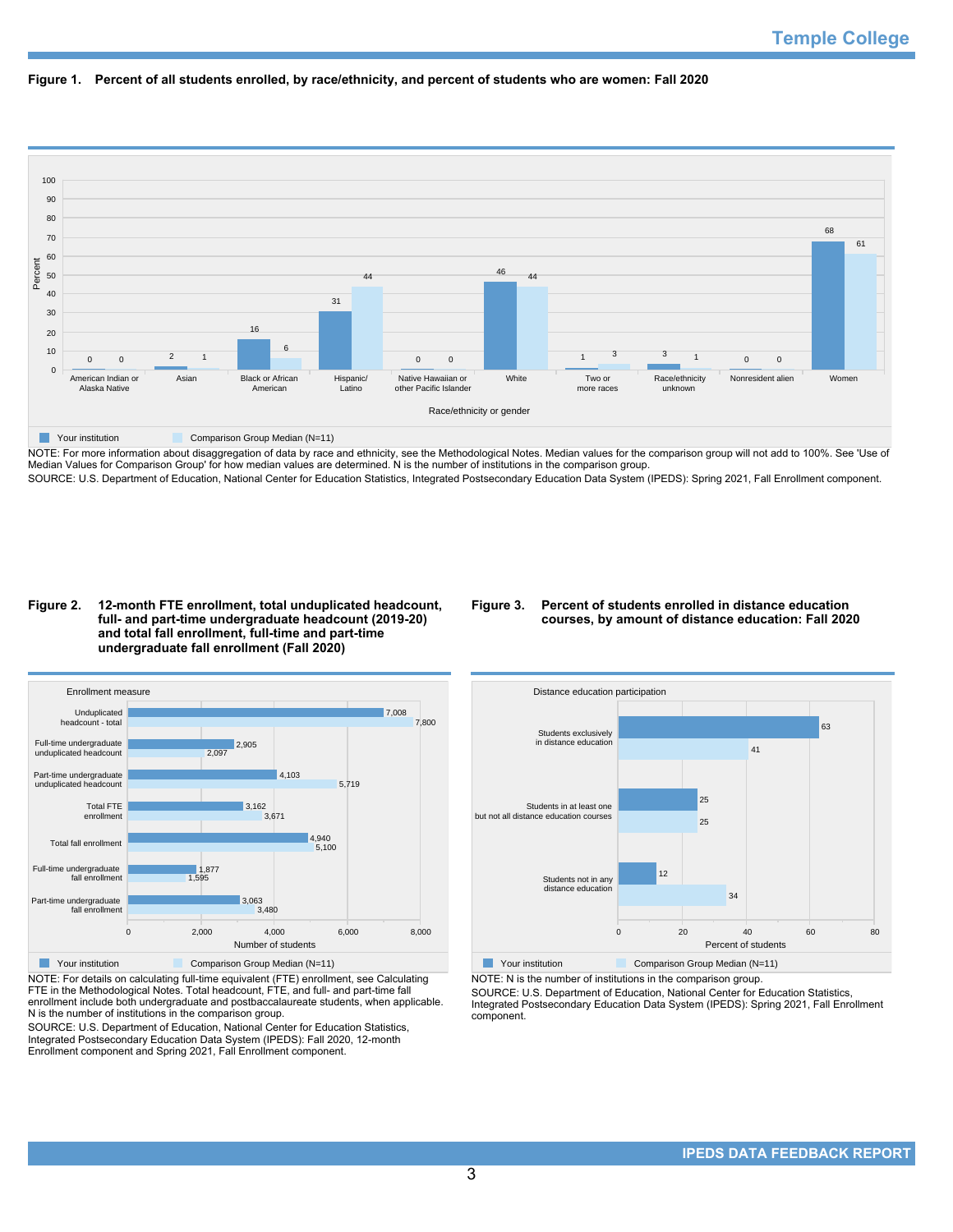**Figure 4. Percent of students enrolled in distance education courses, by amount of distance education and student level: 2019-20**

# Distance education participation 0 10 20 30 40 50 60 70 80 90 100 Percent Students not in any distance education Students in at least one but not all distance education courses Students exclusively in distance education 38 3 36 13 25 84 **The Comparison Group Median (N=11)** Comparison Group Median (N=11)

NOTE: N is the number of institutions in the comparison group. SOURCE: U.S. Department of Education, National Center for Education Statistics, Integrated Postsecondary Education Data System (IPEDS): Fall 2020, 12-month Enrollment component.

## **Figure 5. Number of subbaccalaureate degrees and certificates awarded, by level: 2019-20**



NOTE: N is the number of institutions in the comparison group. SOURCE: U.S. Department of Education, National Center for Education Statistics, Integrated Postsecondary Education Data System (IPEDS): Fall 2020, Completions component.

## **Figure 6. Tuition and required fees for full-time, first-time degree/certificate-seeking undergraduates: Academic years 2017-18 to 2020-21**



NOTE: The tuition and required fees shown here are the lowest reported from the categories of in-district, in-state, and out-of-state. N is the number of institutions in the comparison group.

SOURCE: U.S. Department of Education, National Center for Education Statistics, Integrated Postsecondary Education Data System (IPEDS): Fall 2020, Institutional Characteristics component.

## **Figure 7. Average net price of attendance for full-time, first-time degree/certificate-seeking undergraduate students, who were awarded grant or scholarship aid: 2017-18 to 2019- 20**



NOTE: Average net price is for full-time, first-time degree/certificate-seeking undergraduate students and is generated by subtracting the average amount of federal, state/local government, and institutional grant and scholarship awarded aid from the total cost of attendance. Total cost of attendance is the sum of published tuition and required fees (lower of in-district or in-state for public institutions), books and supplies, and the weighted average of room and board and other expenses. For details, see the Methodological Notes. N is the number of institutions in the comparison group. SOURCE: U.S. Department of Education, National Center for Education Statistics, Integrated Postsecondary Education Data System (IPEDS): Fall 2020, Institutional Characteristics component and Winter 2020-21, Student Financial Aid component.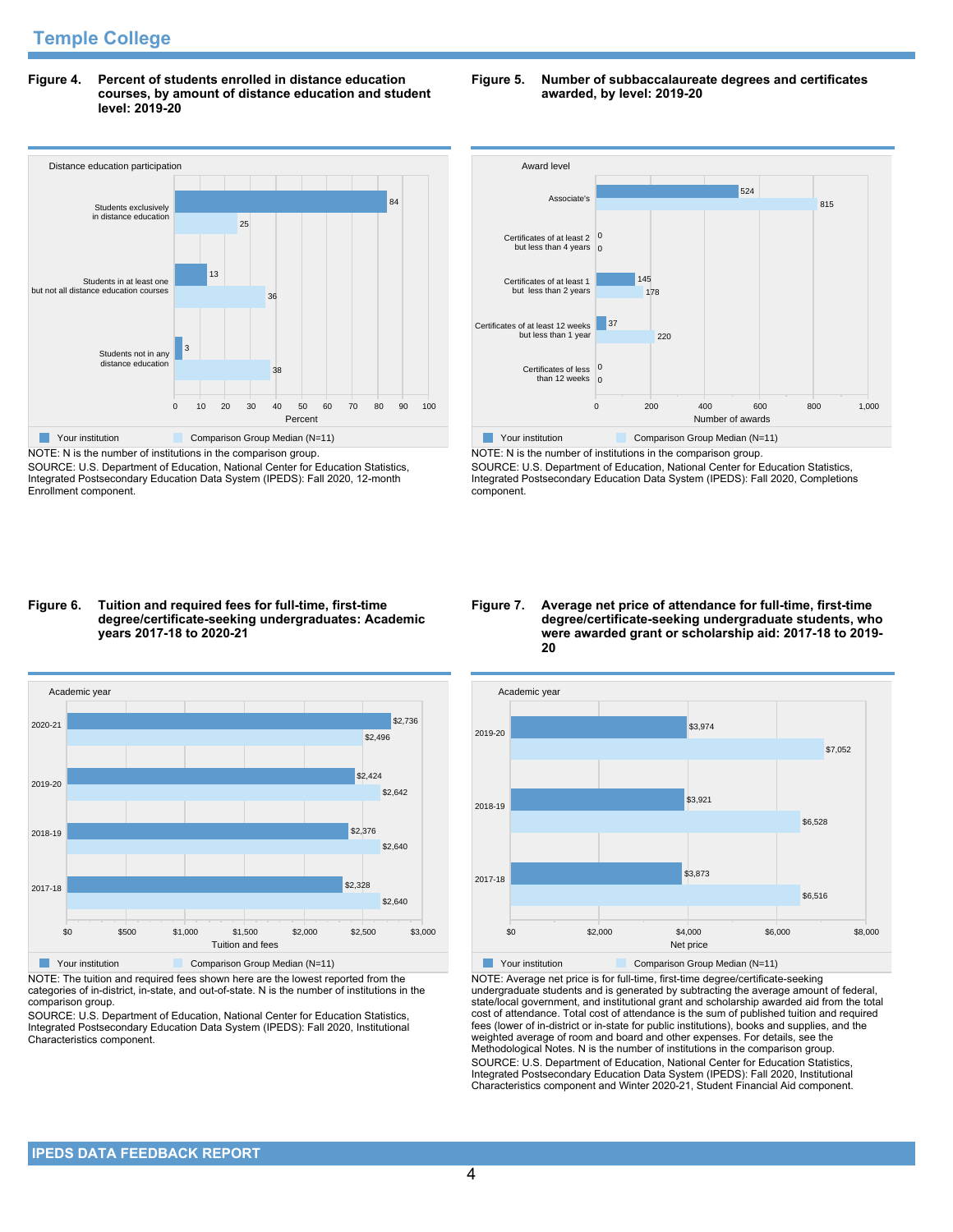**Figure 8. Percent of full-time, first-time degree/certificate-seeking undergraduate students who were awarded grant or scholarship aid, or loans, by type of aid: 2019-20**



NOTE: Any grant aid above includes grant or scholarship aid awarded from the federal government, state/local government, or the institution. Federal grants include Federal Pell grants and other federal grants. Any loans include federal loans and other loans awarded to students. For details on how students are counted for financial aid reporting, see Cohort Determination in the Methodological Notes. N is the number of institutions in the comparison group.

SOURCE: U.S. Department of Education, National Center for Education Statistics, Integrated Postsecondary Education Data System (IPEDS): Winter 2020-21, Student Financial Aid component.

## **Figure 9. Average amounts of awarded grant or scholarship aid, or loans awarded to full-time, first-time degree/certificateseeking undergraduate students, by type of aid: 2019-20**



NOTE: Any grant aid above includes grant or scholarship aid awarded from the federal government, state/local government, or the institution. Federal grants include Federal Pell grants and other federal grants. Any loans include federal loans and other loans awarded to students. Average amounts of aid were calculated by dividing the total aid awarded by the unduplicated count of recipients at each institution. N is the number of institutions in the comparison group. Medians are not reported for comparison groups with less than three values.

SOURCE: U.S. Department of Education, National Center for Education Statistics, Integrated Postsecondary Education Data System (IPEDS): Winter 2020-21, Student Financial Aid component.

## **Figure 10. Retention rates of first-time degree/certificate seeking students, attendance status: Fall 2019 cohort**



NOTE: Retention rates are measured from the fall of first enrollment to the following fall. Academic reporting institutions report retention data for the Fall 2019 cohort of students who are still enrolled as of the institution's official fall reporting date or as of October 15, 2020. Program reporters determine the cohort with enrollment any time between August 1 - October 31, 2019 and retention based on August 1, 2020.

SOURCE: U.S. Department of Education, National Center for Education Statistics, Integrated Postsecondary Education Data System (IPEDS): Spring 2021, Fall Enrollment component.

#### **Figure 11. Graduation and transfer-out rates of full-time, first-time degree/certificate-seeking undergraduates within 150% of normal time to program completion: 2017 cohort**



NOTE: Graduation rate cohort includes all full-time, first-time degree/certificate-seeking undergraduate students. Graduation and transfer-out rates are the Student Right-to-Know rates. Only institutions with mission to prepare students to transfer are required to report transfer out. For more details, see the Methodological Notes. N is the number of institutions in the comparison group.

SOURCE: U.S. Department of Education, National Center for Education Statistics, Integrated Postsecondary Education Data System (IPEDS): Winter 2020-21, Graduation Rates component.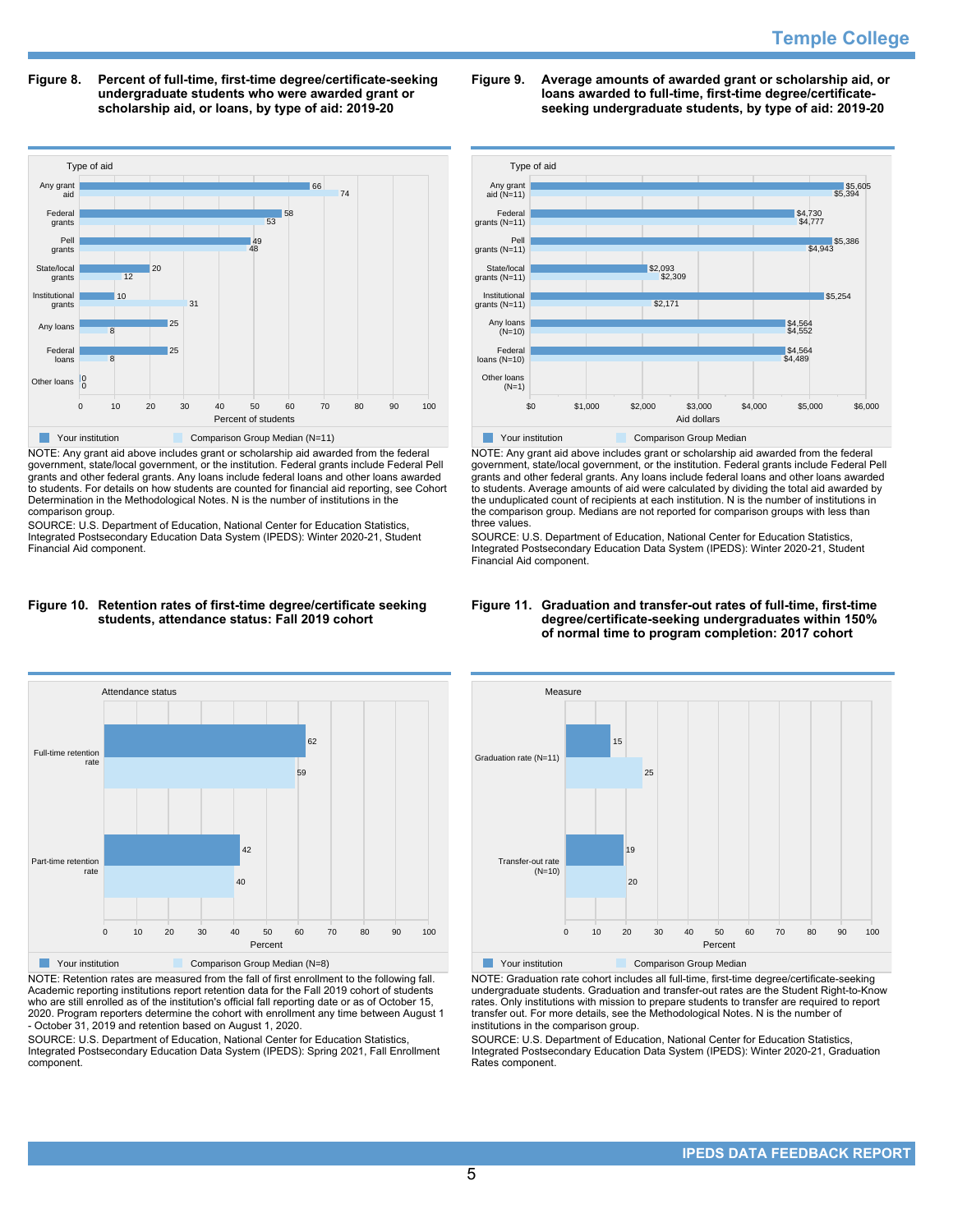**Figure 12. Graduation rates of full-time, first-time degree/certificate-seeking undergraduates within 150% of normal time to program completion, by race/ethnicity: 2017 cohort**



NOTE: For more information about disaggregation of data by race and ethnicity, see the Methodological Notes. The graduation rates are the Student Right-to-Know (SRK) rates. Median values for the comparison group will not add to 100%. N is the number of institutions in the comparison group.

SOURCE: U.S. Department of Education, National Center for Education Statistics, Integrated Postsecondary Education Data System (IPEDS): Winter 2020-21, Graduation Rates component.

#### **Figure 13. Graduation rates of full-time, first-time degree/certificateseeking undergraduates within 150% of normal time to program completion, by type of aid: 2017 cohort**

## **Figure 14. Graduation rates of full-time, first-time degree/certificateseeking undergraduates within normal time, and 150% and 200% of normal time to program completion: 2016 cohort**



NOTE: Graduation rate cohort includes all full-time, first-time degree/certificate-seeking undergraduate students. Data were collected on those students, who at entry of the cohort, were awarded a Pell Grant and students who were awarded a Subsidized Stafford loan, but did not receive a Pell Grant. Graduation rates are the Student Right-to-Know rates. For more details, see the Methodological Notes. N is the number of institutions in the comparison group.

SOURCE: U.S. Department of Education, National Center for Education Statistics, Integrated Postsecondary Education Data System (IPEDS): Winter 2020-21, Graduation Rates component.



NOTE: The 150% graduation rate is the Student Right-to-Know (SRK) rates; the Normal time and 200% rates are calculated using the same methodology. For details, see the Methodological Notes. N is the number of institutions in the comparison group. SOURCE: U.S. Department of Education, National Center for Education Statistics, Integrated Postsecondary Education Data System (IPEDS): Winter 2020-21, 200% Graduation Rates component.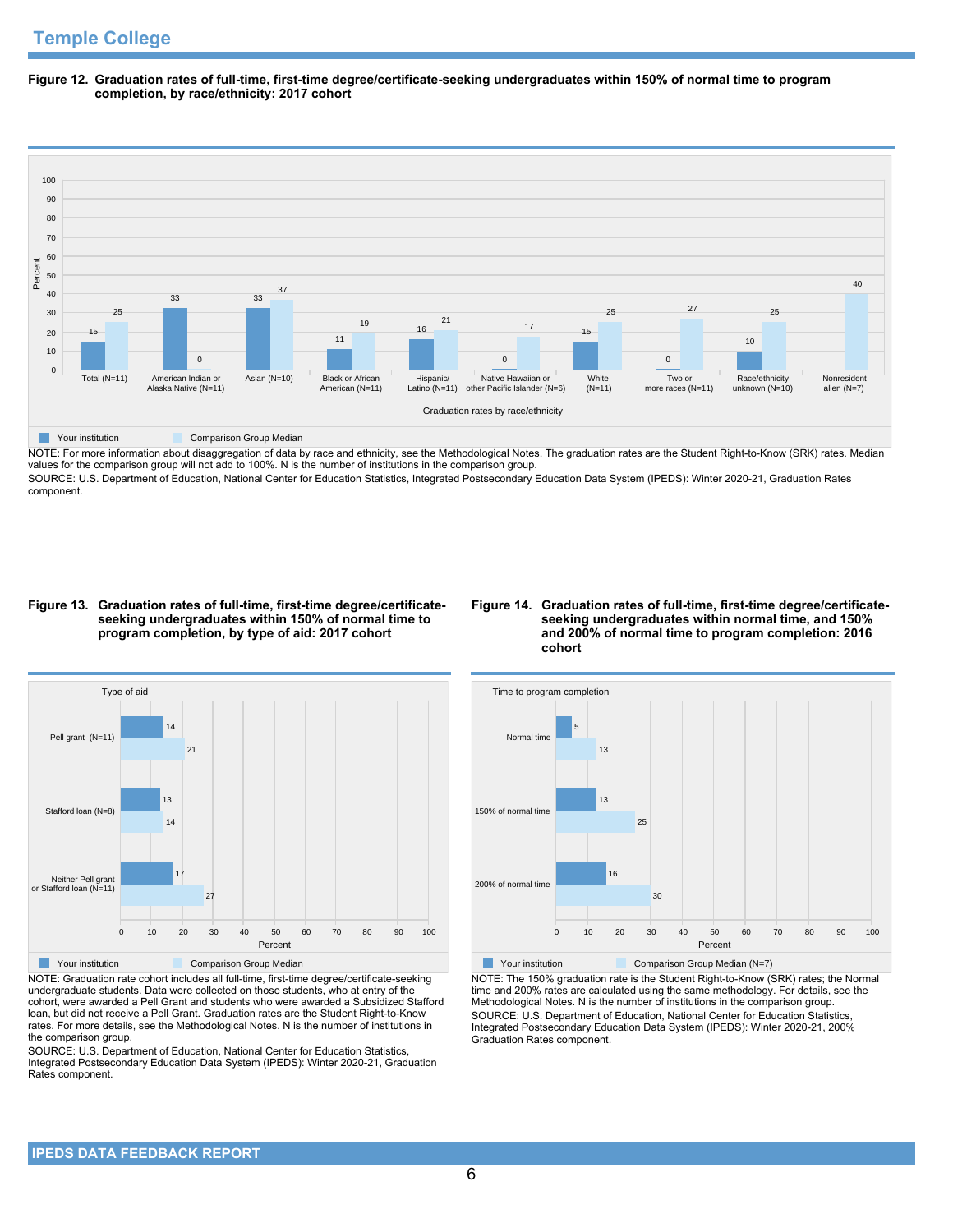## **Figure 15. Award and enrollment rates of first-time, full-time, degree/certificate-seeking undergraduates after 8 years of entry, by Pell status: 2012-13 cohort**



NOTE: Award measures are based on the highest award received after 8 years of entry and enrollment measures are based on students who did not receive an award after 8 years of entry. Student cohorts (i.e., First-time, full-time; First-time, part-time; Non-first-time, full-time; and Non-first-time, part-time) are degree/certificate-seeking undergraduate students who entered the institution between July 1, 2012-June 30, 2013. Pell recipients are students with demonstrated financial need. For more details, see the Methodological Notes. N is the number of institutions in the comparison group. Medians are not reported for comparison groups with less than three values.

SOURCE: U.S. Department of Education, National Center for Education Statistics, Integrated Postsecondary Education Data System (IPEDS): Winter 2020-21, Outcome Measures component.

## **Figure 16. Award and enrollment rates of first-time, part-time, degree/certificate-seeking undergraduates after 8 years of entry, by Pell status: 2012-13 cohort**



NOTE: Award measures are based on the highest award received after 8 years of entry and enrollment measures are based on students who did not receive an award after 8 years of entry. Student cohorts (i.e., First-time, full-time; First-time, part-time; Non-first-time, full-time; and Non-first-time, part-time) are degree/certificate-seeking undergraduate students who entered the institution between July 1, 2012-June 30, 2013. Pell recipients are students with demonstrated financial need. For more details, see the Methodological Notes. N is the number of institutions in the comparison group. Medians are not reported for comparison groups with less than three values. SOURCE: U.S. Department of Education, National Center for Education Statistics, Integrated Postsecondary Education Data System (IPEDS): Winter 2020-21, Outcome Measures component.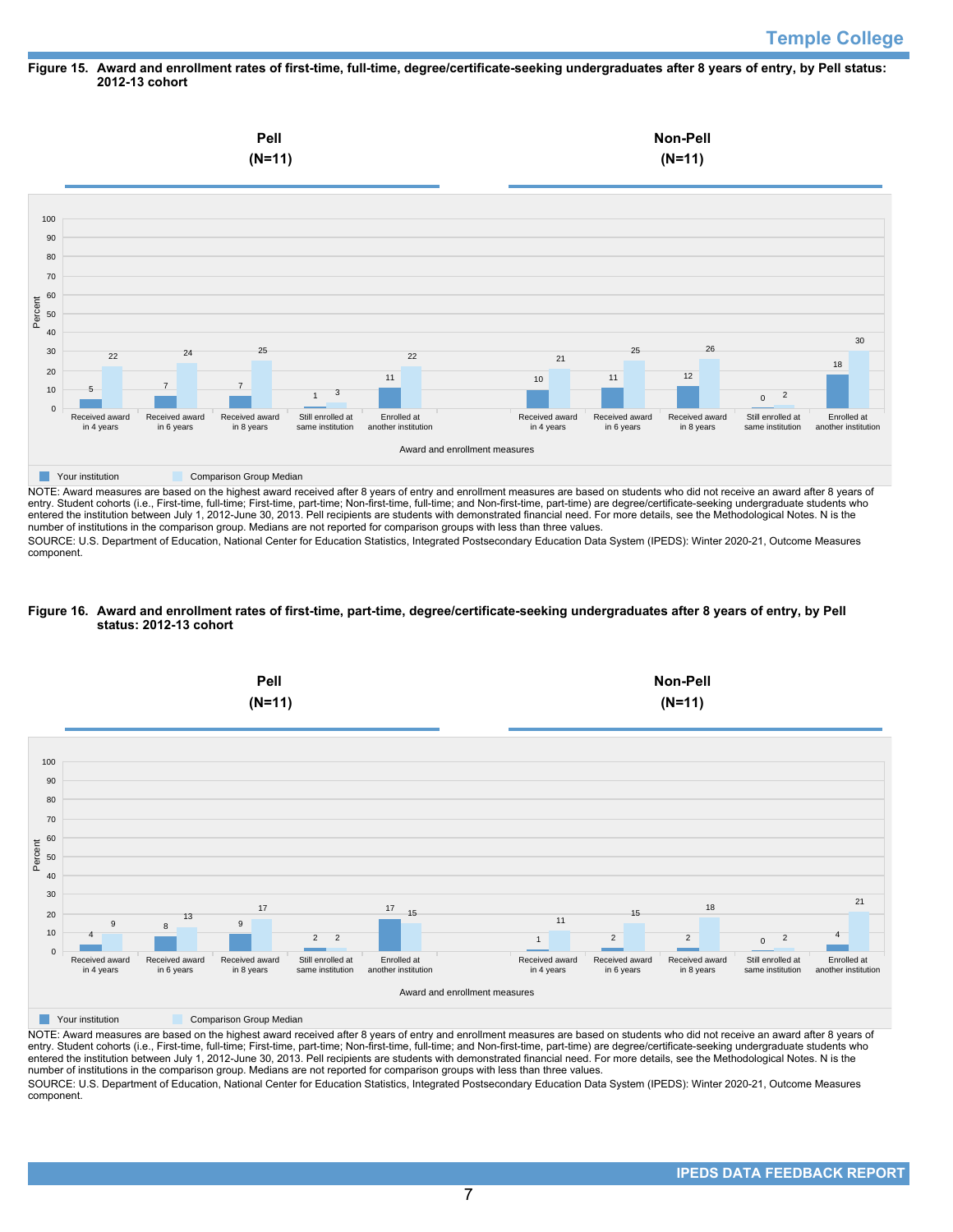# **Temple College**

#### **Figure 17. Award and enrollment rates of non-first-time, full-time, degree/certificate-seeking undergraduates after 8 years of entry, by Pell status: 2012-13 cohort**



NOTE: Award measures are based on the highest award received after 8 years of entry and enrollment measures are based on students who did not receive an award after 8 years of entry. Student cohorts (i.e., First-time, full-time; First-time, part-time; Non-first-time, full-time; and Non-first-time, part-time) are degree/certificate-seeking undergraduate students who entered the institution between July 1, 2012-June 30, 2013. Pell recipients are students with demonstrated financial need. For more details, see the Methodological Notes. N is the number of institutions in the comparison group. Medians are not reported for comparison groups with less than three values.

SOURCE: U.S. Department of Education, National Center for Education Statistics, Integrated Postsecondary Education Data System (IPEDS): Winter 2020-21, Outcome Measures component.

#### **Figure 18. Award and enrollment rates of non-first-time, part-time, degree/certificate-seeking undergraduates after 8 years of entry, by Pell status: 2012-13 cohort**



NOTE: Award measures are based on the highest award received after 8 years of entry and enrollment measures are based on students who did not receive an award after 8 years of entry. Student cohorts (i.e., First-time, full-time; First-time, part-time; Non-first-time, full-time; and Non-first-time, part-time) are degree/certificate-seeking undergraduate students who entered the institution between July 1, 2012-June 30, 2013. Pell recipients are students with demonstrated financial need. For more details, see the Methodological Notes. N is the number of institutions in the comparison group. Medians are not reported for comparison groups with less than three values. SOURCE: U.S. Department of Education, National Center for Education Statistics, Integrated Postsecondary Education Data System (IPEDS): Winter 2020-21, Outcome Measures component.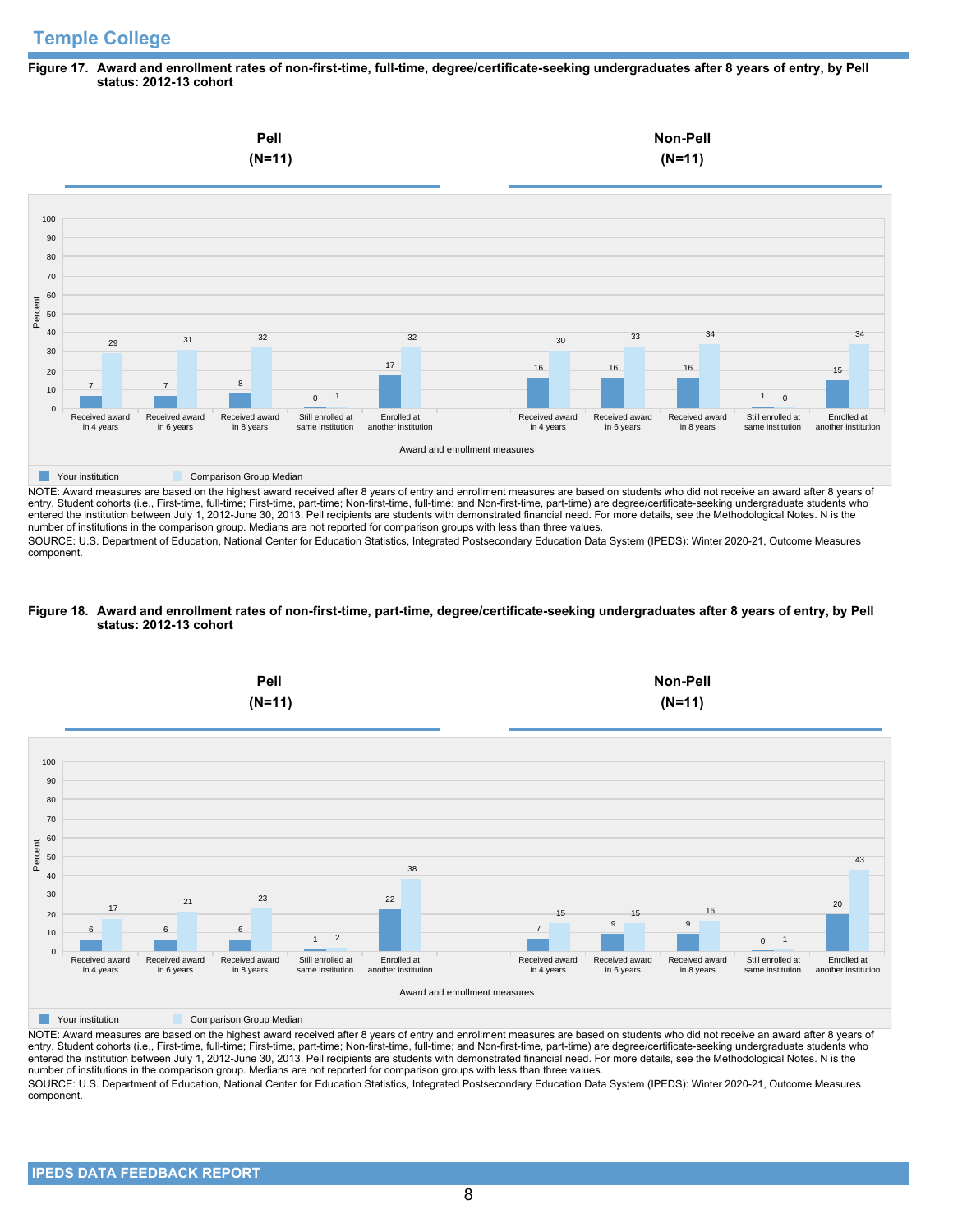**Figure 19. Percent distribution of core revenues, by source: Fiscal year 2020**

**Figure 20. Core expenses per FTE enrollment, by function: Fiscal year 2020**



NOTE: The comparison group median is based on those members of the comparison group that report finance data using the same accounting standards as the comparison institution. For more information, see the Methodological Notes. N is the number of institutions in the comparison group.

SOURCE: U.S. Department of Education, National Center for Education Statistics, Integrated Postsecondary Education Data System (IPEDS): Spring 2021, Finance component.



NOTE: Expenses per full-time equivalent (FTE) enrollment, particularly instruction, may be inflated because finance data includes all core expenses while FTE reflects credit activity only. For details on calculating FTE enrollment and a detailed definition of core expenses, see the Methodological Notes. N is the number of institutions in the comparison group. SOURCE: U.S. Department of Education, National Center for Education Statistics, Integrated Postsecondary Education Data System (IPEDS): Fall 2020, 12-month Enrollment component and Spring 2021, Finance component.

## **Figure 21. Full-time equivalent staff, by occupational category: Fall 2020**



**Nour institution Comparison Group Median (N=11)** 

NOTE: Graduate assistants are not included. For calculation details, see the Methodological Notes. N is the number of institutions in the comparison group. SOURCE: U.S. Department of Education, National Center for Education Statistics, Integrated Postsecondary Education Data System (IPEDS): Spring 2021, Human Resources component.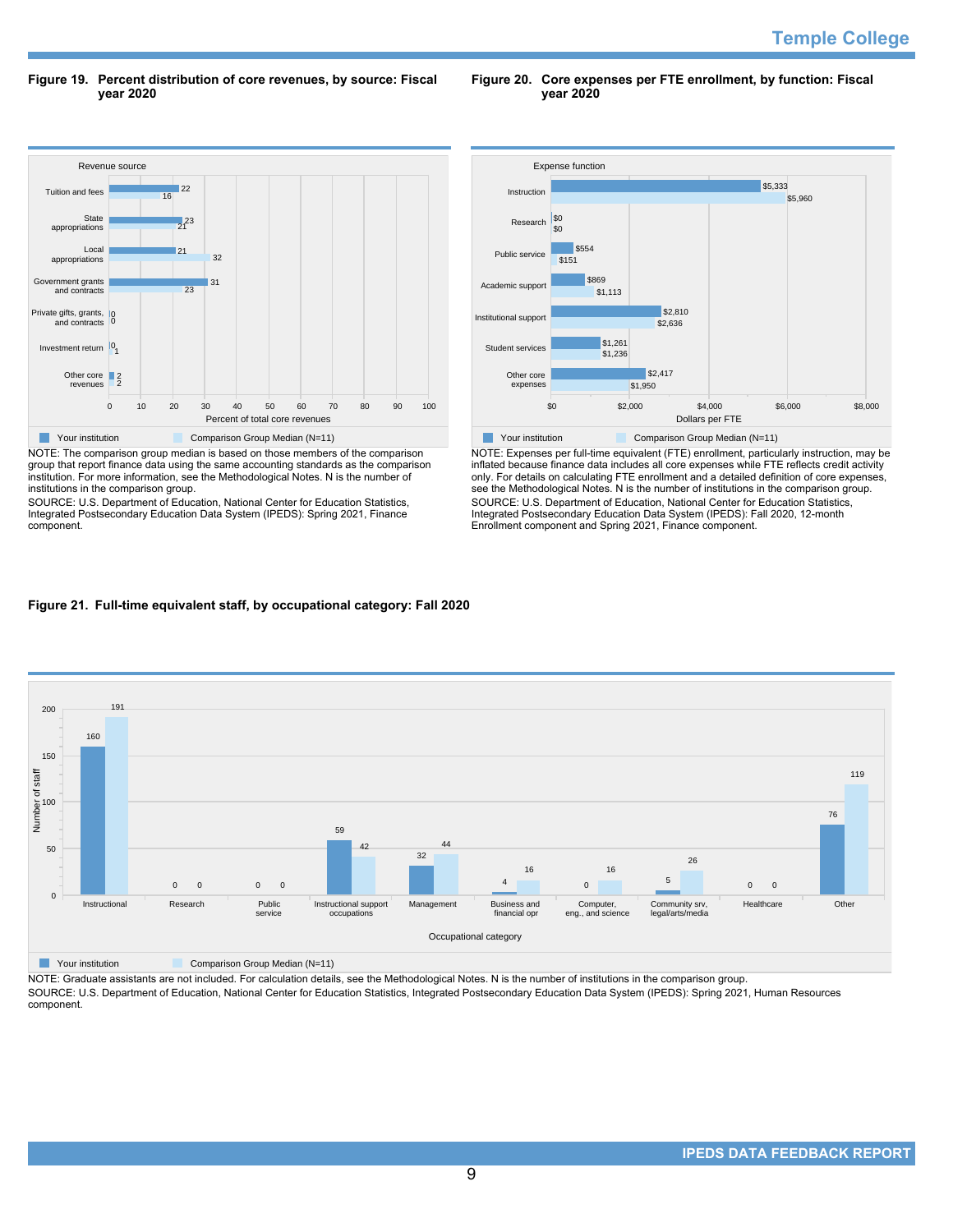**Figure 22. Average salaries of full-time instructional non-medical staff equated to 9-months worked, by academic rank: Academic year 2020-21**



NOTE: See Methodology Notes for more details on average salary. N is the number of institutions in the comparison group. Medians are not reported for comparison groups with less than three values.

SOURCE: U.S. Department of Education, National Center for Education Statistics, Integrated Postsecondary Education Data System (IPEDS): Spring 2021, Human Resources component.

## **Figure 24. Percent distribution of library expenses, by function: Fiscal Year 2020**



NOTE: N is the number of institutions in the comparison group.

SOURCE: U.S. Department of Education, National Center for Education Statistics, Integrated Postsecondary Education Data System (IPEDS): Spring 2021, Academic Libraries component.

## **Figure 23. Percent distribution of library collection, by material type: Fiscal Year 2020**



NOTE: N is the number of institutions in the comparison group. SOURCE: U.S. Department of Education, National Center for Education Statistics, Integrated Postsecondary Education Data System (IPEDS): Spring 2021, Academic Libraries component.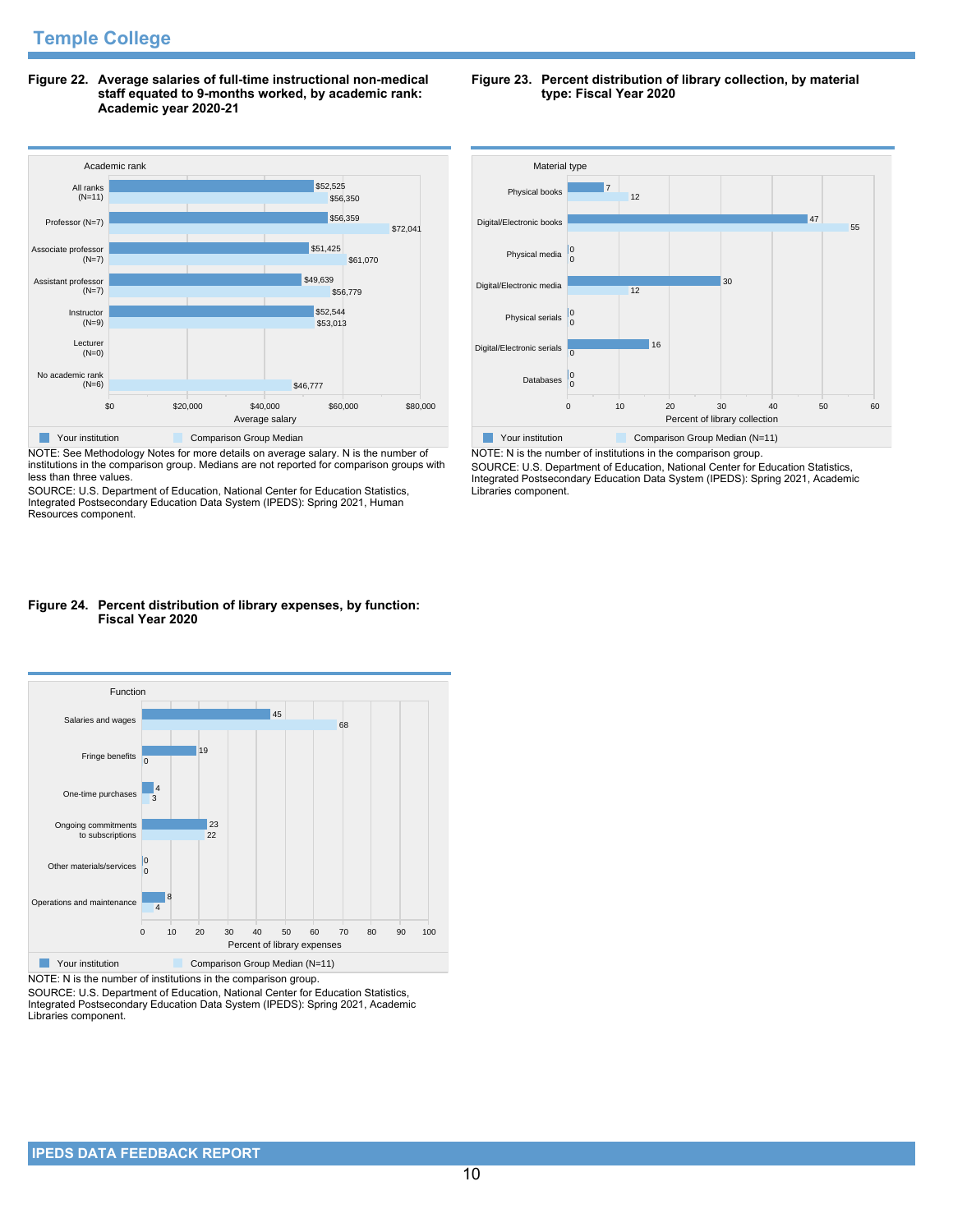# **METHODOLOGICAL NOTES**

## **Overview**

This report is based on data supplied by institutions to IPEDS during 2020-21 data collection year. Response rates exceeded 99% for most surveys. IPEDS data release memos at <https://nces.ed.gov/ipeds/use-the-data/survey-components> provide an overview of the number of institutions responding to the survey components. Furthermore, data used in this report are provisional level and may be revised for a limited time through the IPEDS Prior Year Revision system.

## **Use of Median Values for Comparison Group**

This report compares your institution's data to the median value for the comparison group for each indicator shown in the figure. If more than one indicator is present in a figure, the median values are determined separately for each indicator. Medians are not displayed for comparison groups with fewer than three values. Where percentage distributions are presented, median values may not add to 100%. To access all the data used to create the figures included in this report, go to 'Use the Data' portal on the IPEDS website at this provided link (<https://nces.ed.gov/ipeds>).

## **Missing Indicators**

If a indicator is not reported for your institution, the omission indicates that the indicator is not relevant to your institution and the data were not collected. Not all notes may be applicable to your report.

## **Use of Imputed Data**

All IPEDS data are subject to imputation for total (institutional) and partial (item) nonresponse. If necessary, imputed values were used to prepare your report.

## **Data Confidentiality**

IPEDS data are not collected under a pledge of confidentiality.

## **Disaggregation of Data by Race/Ethnicity**

When applicable, some indicators are disaggregated by race/ethnicity. Data disaggregated by race/ethnicity have been reported using the 1997 Office of Management and Budget categories. Detailed information about the race/ethnicity categories can be found at <https://nces.ed.gov/ipeds/Section/Resources>.

## **Cohort Determination for Reporting Student Financial Aid, Graduation Rates, and Outcome Measures**

Student cohorts for reporting Student Financial Aid and Graduation Rates data are based on the reporting type of the institution. For institutions that report based on an academic year (those operating on standard academic terms), student counts and cohorts are based on fall term data. Student counts and cohorts for program reporters (those that do not operate on standard academic terms) are based on unduplicated counts of students enrolled during a full 12-month period.

Student cohorts for reporting Outcome Measures are based on a full-year cohort from July 1-June 30 for all degree-granting institutions.

# **DESCRIPTION OF INDICATORS USED IN THE FIGURES**

## **Admissions (only for non-open-admissions schools)**

## *Admissions and Test Score Data*

Admissions and test score data are presented only for institutions that do not have an open admission policy, and apply to first-time, degree/certificate-seeking undergraduate students only. Applicants include only those students who fulfilled all requirements for consideration for admission and who were notified of one of the following actions: admission, non-admission, placement on a wait list, or application withdrawn (by applicant or institution). Admitted applicants (admissions) include wait-listed students who were subsequently offered admission. Early decision, early action, and students who began studies during the summer prior to the fall reporting period are included. For customized Data Feedback Reports, test scores are presented only if scores are required for admission.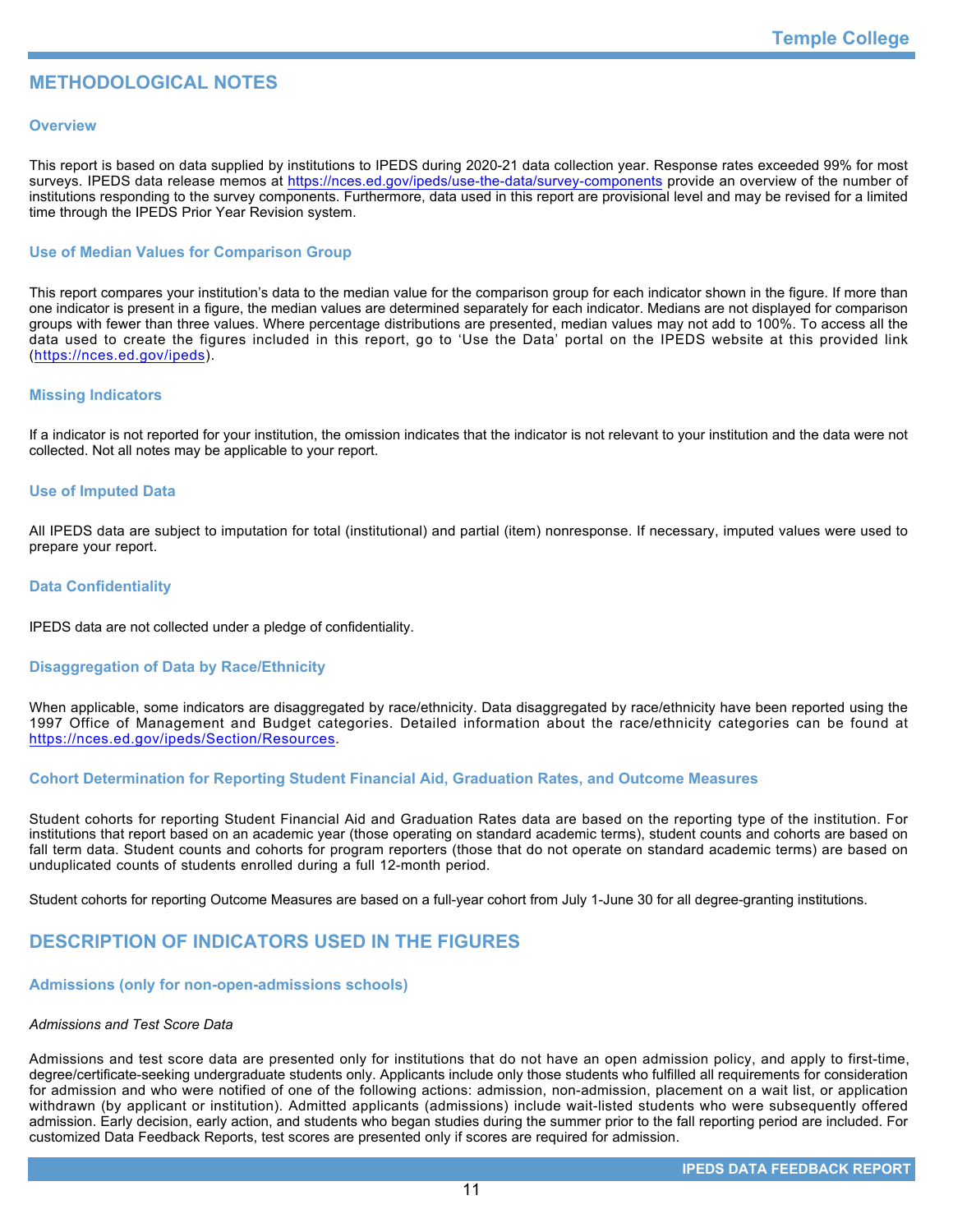## **Student Enrollment**

## *Enrollment Counts*

12-month Enrollment captures a cumulative unduplicated headcount of enrollment over the full 12-month period beginning July 1 and ending June 30. In contrast, Fall Enrollment captures number of students enrolled on a particular date in the fall. Fall enrollment is often referred to as a "snapshot" of an institution's enrollment at a specific time.

## *FTE Enrollment*

The full-time equivalent (FTE) enrollment used in this report is the sum of the institution's FTE undergraduate enrollment and FTE graduate enrollment (as calculated from or reported on the 12-month Enrollment component). Undergraduate and graduate FTE are estimated using 12-month instructional activity (credit and/or contact hours). See "Calculation of FTE Students (using instructional activity)" in the IPEDS Glossary at <https://surveys.nces.ed.gov/ipeds/VisGlossaryAll.aspx>.

## **Completions**

## *Completions and Completers*

Completions collects data on undergraduate and graduate completions and completers in a 12-month period. Completions are the counts of postsecondary awards granted where each award reported once but multiple awards may be reported for one recipient. Completers are the counts of students granted postsecondary awards. The count of completers is collected in two ways. The first way counts all completers, while the second way counts completers by award level (e.g., number of associate's completers, number of bachelor's completers).

## **Student Financial Aid**

#### *Financial Aid Recipients and Amounts*

Student Financial Aid collects the counts of undergraduate students awarded different types of financial aid and the total amounts of aid awarded. The average dollar amount of aid awarded is then calculated. In addition, Student Financial Aid collects counts of full-time, first-time undergraduate student awarded aid and amounts of aid, and counts and disbursed amounts for undergraduate and graduate students receiving military education benefits.

## **Charges and Average Net Price**

## *Average Institutional Net Price*

IPEDS collects data to calculate average net price at each institution for two groups of undergraduate students: those awarded grant and scholarship aid and those awarded Title IV federal aid.

Average net price is calculated for full-time, first-time degree/certificate-seeking undergraduates who were awarded grant or scholarship aid from the federal government, state/local government, or the institution anytime during the academic year. For public institutions, this includes only students who paid the in-state or in-district tuition rate. Other sources of grant aid are excluded. Average net price is generated by subtracting the average amount of federal, state/local government, and institutional grant and scholarship aid from the total cost of attendance. Total cost of attendance is the sum of published tuition and required fees (lower of in-district or in-state for public institutions), books and supplies, and the weighted average of room and board, and other expenses.

For the purpose of the IPEDS reporting, aid awarded refers to financial aid that was awarded to, and accepted by, a student. This amount may differ from the aid amount that is disbursed to a student.

## **Retention, Graduation Rates, and Outcome Measures**

## *Retention Rates*

Retention rates are measures of the rate at which students persist in their educational program at an institution, expressed as a percentage. For four-year institutions, this is the percentage of first-time bachelors (or equivalent) degree-seeking undergraduates from the previous fall who are again enrolled in the current fall. For all other institutions this is the percentage of first-time degree/certificate-seeking students from the previous fall who either re-enrolled or successfully completed their program by the current fall. The full-time retention rate is calculated using the percentage of full-time, first-time degree/certificate-seeking undergraduates, while the part-time rate is calculated using the percentage of part-time, first-time degree/certificate-seeking undergraduates.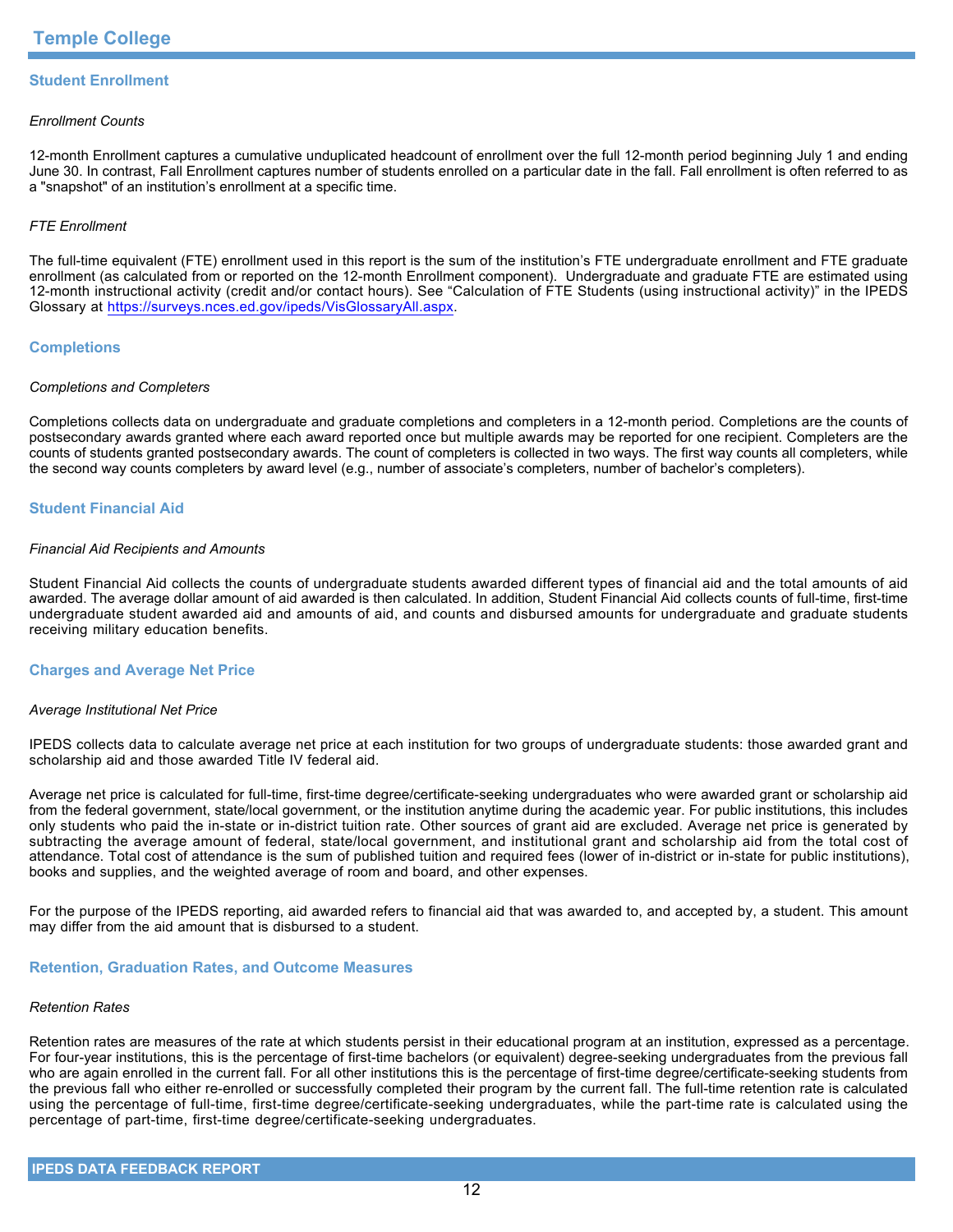#### *Graduation Rates and Transfer-out Rate*

Graduation rates are those developed to satisfy the requirements of the Student Right-to-Know Act and Higher Education Act, as amended, and are defined as the total number of individuals from a given cohort of full-time, first-time degree/certificate-seeking undergraduates who completed a degree or certificate within a given percent of normal time to complete all requirements of the degree or certificate program; divided by the total number of students in the cohort of full-time, first-time degree/certificate-seeking undergraduates minus any allowable exclusions. Institutions are permitted to exclude from the cohort students who died or were totally and permanently disabled; those who left school to serve in the armed forces or were called up to active duty; those who left to serve with a foreign aid service of the federal government, such as the Peace Corps; and those who left to serve on an official church mission.

A further extension of the traditional Graduation Rates (GR) component which carries forward 100% and 150% graduation rates data previously reported in the GR component is the Graduation Rates 200% (GR200) component, which requests information on any additional completers and exclusions from the cohort between 151% and 200% normal time for students to complete all requirements of their program of study.

Transfer-out rate is the total number of students from the cohort who are known to have transferred out of the reporting institution (without earning a degree/award) and subsequently re-enrolled at another institution within the same time period; divided by the same adjusted cohort (initial cohort minus allowable exclusions) as described above. Only institutions with a mission that includes providing substantial preparation for students to enroll in another eligible institution are required to report transfers out.

#### *Outcome Measures Data*

Alternative measures of student success are reported by degree-granting institutions to describe the outcomes of four degree/certificateseeking undergraduate student groups: First-time, full-time (FTFT); First-time, part-time (FTPT); Non-first-time, full-time entering (NFTFT); and Non-first-time, part-time entering (NFTPT). Additionally, each of the four cohorts collects data on two subcohorts: Pell grant recipients and non -Pell grant recipients. These measures provide the 4-year, 6-year, and 8-year award rates (or completions rates) after entering an institution. NCES calculates award rates by dividing a cohort's or subcohort's adjusted cohort into the number of total awards at 4-year, 6-year, and 8year status points.

The initial cohort can be revised and take allowable exclusions resulting in an adjusted cohort. Institutions are permitted to exclude from the initial cohort students who died or were totally and permanently disabled; those who left school to serve in the armed forces or were called up to active duty; those who left to serve with a foreign aid service of the federal government, such as the Peace Corps; and those who left to serve on an official church mission.

The highest award and the type of award (i.e., certificate, Associate's, or Bachelor's) are reported at each status point. For students who did not earn an undergraduate award after 8-years of entry, the enrollment statuses are reported as either still enrolled at the institution, or subsequently transferred out of the institution. Unlike the Graduation Rates data, all institutions must report on a full-year cohort (students entering July 1 of one year to June 30 to the next) and on their transfer out students, regardless if the institution has a mission that provides substantial transfer preparation.

## **Finance**

#### *Core Revenues*

Core revenues for public institutions reporting under GASB standards include tuition and fees; government (federal, state, and local) appropriations and operating and nonoperating grants/contracts; private gifts, grants, and contracts (private operating grants/contracts plus gifts and contributions from affiliated entities); sales and services of educational activities; investment income; other operating and nonoperating sources; and other revenues and additions (capital appropriations and grants and additions to permanent endowments). "Other core revenues" include federal appropriations, sales and services of educational activities, other operating and nonoperating sources, and other revenues and additions.

Core revenues for private, not-for-profit institutions (and a small number of public institutions) reporting under FASB standards include tuition and fees; government (federal, state, and local) appropriations and grants/contracts; private gifts, grants and contracts (including contributions from affiliated entities); investment return; sales and services of educational activities; and other sources (a generated category of total revenues minus the sum of core and noncore categories on the Finance component). "Other core revenues" include government (federal, state, and local) appropriations, sales and services of educational activities, and other sources.

Core revenues for private, for-profit institutions reporting under FASB standards include tuition and fees; government (federal, state, and local) appropriations and grants/contracts; private grants/ contracts; investment income; sales and services of educational activities; and other sources (a generated category of total revenues minus the sum of core and noncore categories on the Finance component). "Other core revenues" include government (federal, state, and local) appropriations and other sources.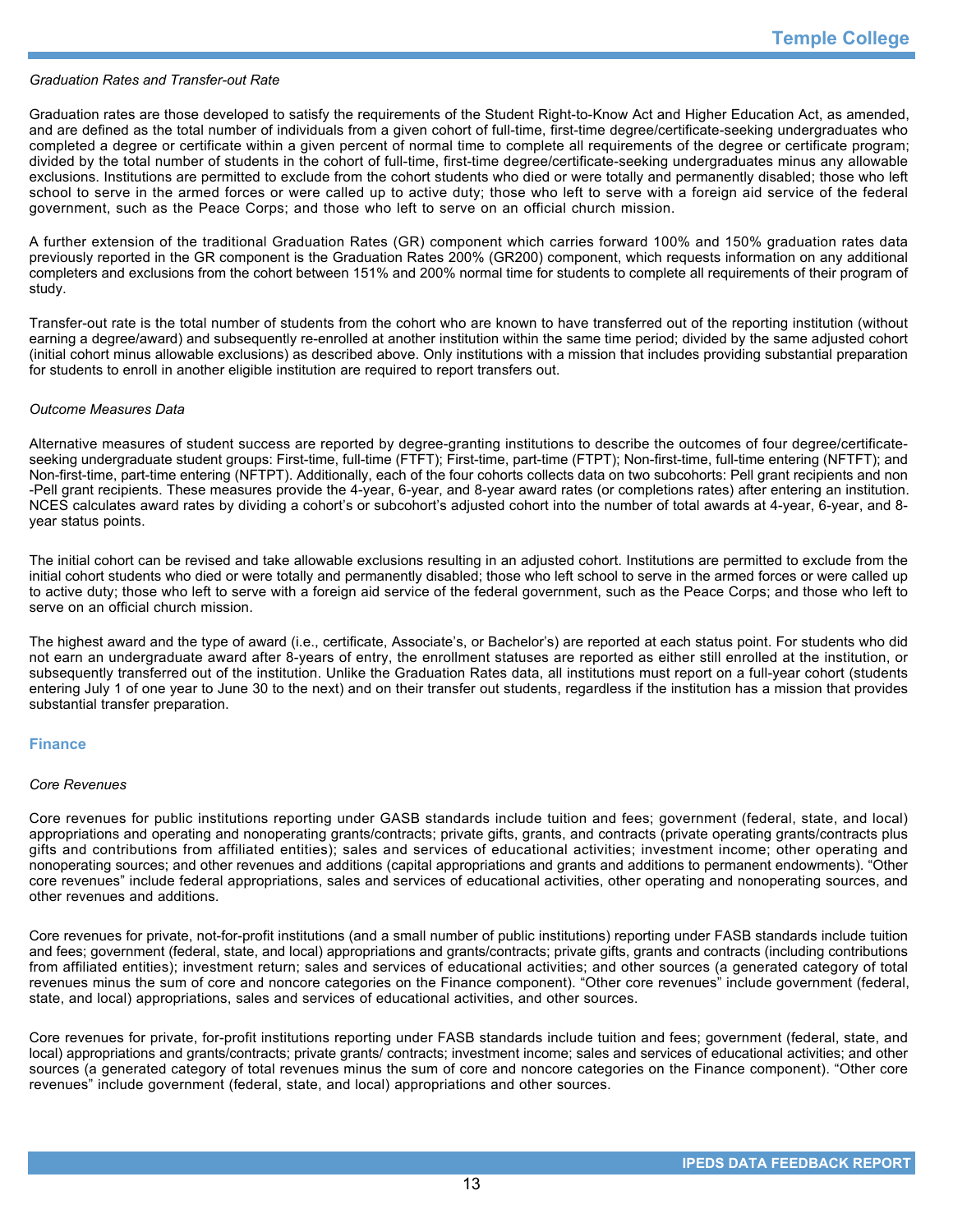At degree-granting institutions, core revenues exclude revenues from auxiliary enterprises (e.g., bookstores and dormitories), hospitals, and independent operations. Non-degree-granting institutions do no report revenue from auxiliary enterprises in a separate category, and thus may include these amounts in the core revenues from other sources.

## *Core Expenses*

Core expenses include expenses for instruction, research, public service, academic support, student services, institutional support, scholarships and fellowships (GASB) or net grant aid to students (FASB) and other expenses. Core expenses exclude expenses for auxiliary enterprises, hospitals, and independent operations. "Other core expenses" is the sum of grant aid/scholarships and fellowships and other expenses.

## *Endowment Assets*

Endowment assets, for public institutions under GASB standards, and private, not-for-profit institutions under FASB standards, include gross investments of endowment funds, term endowment funds, and funds functioning as endowment for the institution and any of its foundations and other affiliated organizations. Private, for-profit institutions under FASB do not hold or report endowment assets.

## *Salaries and Wages*

Salaries and wages for public institutions under GASB standards and private (not-for-profit and for-profit) institutions under FASB standards, include amounts paid as compensation for services to all employees regardless of the duration of service, and amounts made to or on behalf of an individual over and above that received in the form of a salary or wage.

## **Staff**

## *FTE Staff*

The full-time-equivalent (FTE) by occupational category is calculated by summing the total number of full-time staff and adding one-third of the total number of part-time staff. Occupational categories include instructional staff, research staff, public service staff, instructional support staff, management staff, and other occupations. Instructional staff are primarily engaged in teaching and do a combination of teaching, research, and/or public service. Research staff are staff whose primary function is research while public service staff are staff whose primary function is public service. Instructional support occupations include archivists, curators, and museum technicians; librarians and media collections specialists; librarian technicians; student and academic affairs and other education services occupations. Other staff include staff in service occupations; sales and related occupations; office and administrative support occupations; natural resources, construction, and maintenance occupations; production, transportation and material moving occupations; and military specific occupations. Graduate assistants are not included.

## *Equated Instructional Non-Medical Staff Salaries*

Institutions reported the number of full-time nonmedical instructional staff and their salary outlays by academic rank, gender, and the number of months worked (9-, 10-, 11-, and 12-months). Salary outlays for staff who worked 10-, 11-, and 12-months were equated to 9-months of work by multiplying the outlays reported for 10-months by 0.90, the outlays reported for 11 months by 0.818, and the outlays reported for 12 months by 0.75. The equated 10-, 11-, and 12-outlays were then added to the outlays for instructional staff that worked 9-months to generate a total 9-month equated salary outlay. The total 9-month equated outlay was then divided by total number of instructional non-medical staff to determine an equated 9-month average salary. This calculation was done for each academic rank. Salary outlays were not reported for staff that work less than 9-months and were excluded.

## *Student-to-Faculty Ratio*

Institutions can provide their institution's student-to-faculty ratio (i.e., student-to-instructional staff) for undergraduate programs or follow the NCES guidance in calculating their student-to-faculty ratio, which is as follows: the number of FTE students (using Fall Enrollment survey data) divided by total FTE instructional staff (using the total Primarily instruction + Instruction/research/public service staff reported in Human Resources component and adding any not primarily instructional staff that are teaching a credit course). For this calculation, FTE for students is equal to the number of the full-time students plus one-third the number of part-time students; FTE for instructional staff is similarly calculated. Students in "stand-alone" graduate or professional programs (such as, medicine, law, veterinary, dentistry, social work, or public health) and instructional staff teaching in these programs are excluded from the FTE calculations.